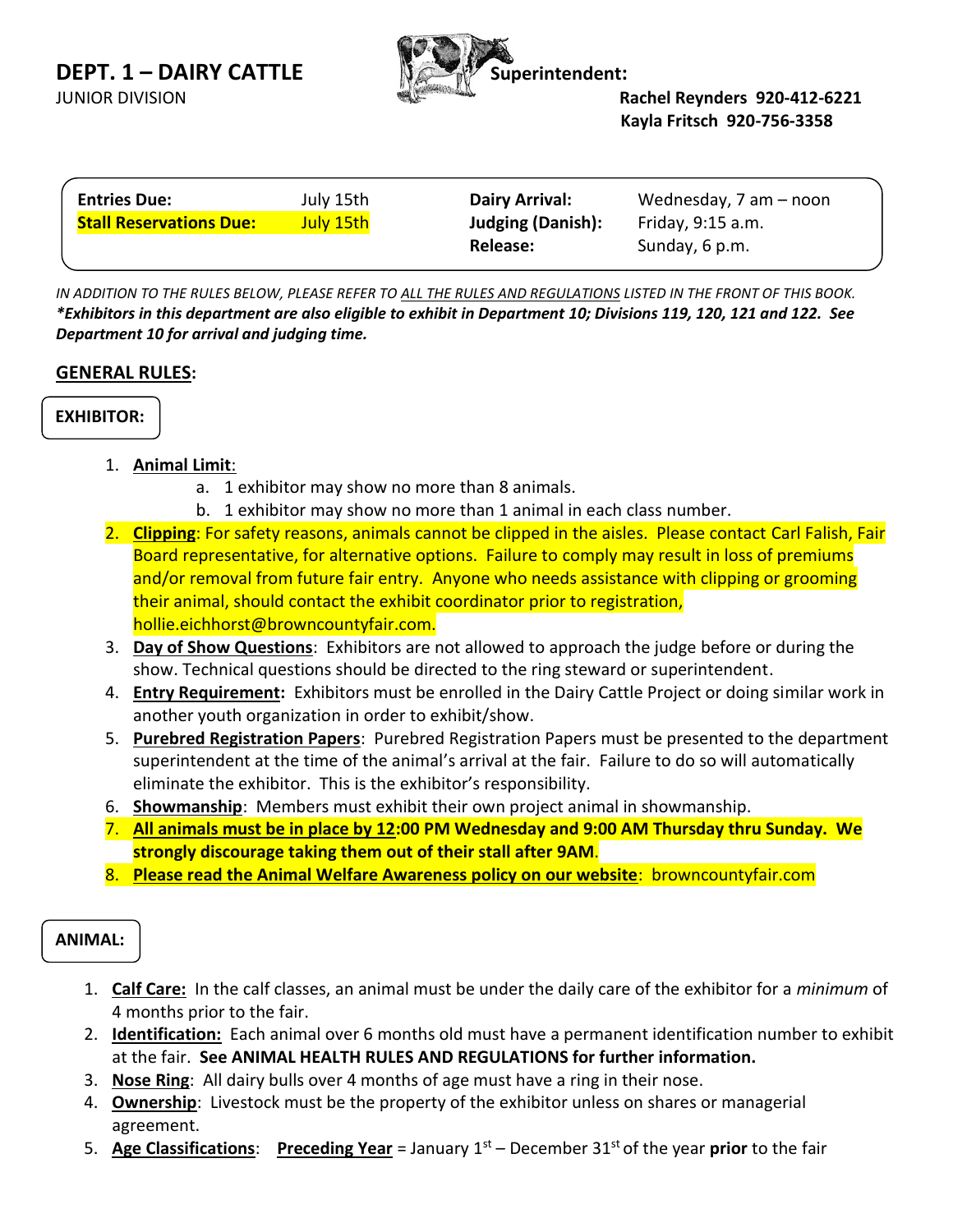## **Exhibit Year** = January 1 st – December 31st of the Year **of** the fair

- a. **SPRING CALF**: Date of Birth is on or after March 1 of the exhibit year.
- b. **WINTER CALF**: Date of Birth is between December 1 of the Preceding Year and February 28 or 29 of the exhibit year.
- c. **FALL CALF**: Date of Birth is between September 1 and November 30 of the preceding year.
- d. **SUMMER YEARLING**: Date of Birth is between June 1 August 31 of preceding year.
- e. **SPRING YEARLING**: Date of Birth is between March 1 May 31 of the preceding year.
- f. **WINTER YEARLING:** Date of Birth is between December 1 of the *second* year preceding the exhibit year - February 28 or 29 of the preceding year.
- g. **FALL YEARLING:** Date of Birth is between September 1 November 30 of the *second* year preceding the exhibit year.
- h. **2 YEAR OLD:** Born between September 1 of the *Third* year preceding the Exhibit Year and August 31 of the second year preceding the exhibit year. \*A 2 year-old includes a yearling that has freshened.
- i. **3 YEAR OLD:** Date of Birth is between September 1 of the *fourth* year preceding the exhibit year and August 31 of the t*hird* year preceding the exhibit year.
- j. **4 YEAR OLD:** Date of Birth is between September 1 of the *fifth* year preceding the exhibit year and August 31 of the *fourth* year preceding the exhibit year.

### **BREED DIVISIONS:**

**DIVISION 1 – HOLSTEIN DIVISION 2 – GUERNSEY DIVISION 3 – BROWN SWISS DIVISION 4 – JERSEY**

**DIVISION 5 – AYRSHIRE DIVISION 6 – MILKING SHORTHORN DIVISION 7 – ANY OTHER DAIRY BREED**

| CLASS NO. |                                              | 1 <sup>st</sup> | 2 <sub>nd</sub> | 3 <sup>rd</sup> | 4 <sup>th</sup> |
|-----------|----------------------------------------------|-----------------|-----------------|-----------------|-----------------|
|           | 1. Bull calf; spring, purebred               | \$7.00          | \$6.00          | \$5.00          | \$4.00          |
| 2.        | Bull calf; winter, purebred                  | \$7.00          | \$6.00          | \$5.00          | \$4.00          |
| 3.        | Bull calf; fall, purebred                    | \$7.00          | \$6.00          | \$5.00          | \$4.00          |
|           | 4. Heifer calf; spring, purebred             | \$9.00          | \$8.00          | \$7.00          | \$6.00          |
|           | 5. Heifer calf; spring, grade                | \$8.00          | \$7.00          | \$6.00          | \$5.00          |
| 6.        | Heifer calf; winter, purebred                | \$9.00          | \$8.00          | \$7.00          | \$6.00          |
| 7.        | Heifer calf; winter, grade                   | \$8.00          | \$7.00          | \$6.00          | \$5.00          |
|           | 8. Heifer calf; fall, purebred               | \$9.00          | \$8.00          | \$7.00          | \$6.00          |
|           | 9. Heifer calf; fall, grade                  | \$8.00          | \$7.00          | \$6.00          | \$5.00          |
|           | 10. Heifer; summer yearling, purebred        | \$11.00         | \$9.00          | \$7.00          | \$5.00          |
|           | 11. Heifer; summer yearling, grade           | \$8.00          | \$7.00          | \$6.00          | \$5.00          |
|           | 12. Heifer; spring yearling, purebred        | \$11.00         | \$9.00          | \$7.00          | \$5.00          |
|           | 13. Heifer; spring yearling, grade           | \$8.00          | \$7.00          | \$6.00          | \$5.00          |
|           | 14. Heifer; winter yearling, purebred        | \$11.00         | \$9.00          | \$7.00          | \$5.00          |
|           | 15. Heifer; winter yearling, grade           | \$8.00          | \$7.00          | \$6.00          | \$5.00          |
|           | 16. Heifer; fall yearling, purebred          | \$11.00         | \$9.00          | \$7.00          | \$5.00          |
|           | 17. Heifer; fall yearling, grade             | \$8.00          | \$7.00          | \$6.00          | \$5.00          |
|           | 18. Cow; 2 years and under 3 years, purebred | \$12.00         | \$10.00         | \$8.00          | \$6.00          |
|           | 19. Cow; 2 years and under 3 years, grade    | \$9.00          | \$8.00          | \$7.00          | \$6.00          |
|           | 20. Cow; 3 years and under 4 years, purebred | \$12.00         | \$10.00         | \$8.00          | \$6.00          |
|           | 21. Cow; 3 years and under 4 years, grade    | \$9.00          | \$8.00          | \$7.00          | \$6.00          |
|           | 22. Cow; 4 years and under 5 years, purebred | \$12.00         | \$10.00         | \$8.00          | \$6.00          |
|           | 23. Cow; 4 years and under 5 years, grade    | \$9.00          | \$8.00          | \$7.00          | \$6.00          |
|           |                                              |                 |                 |                 |                 |